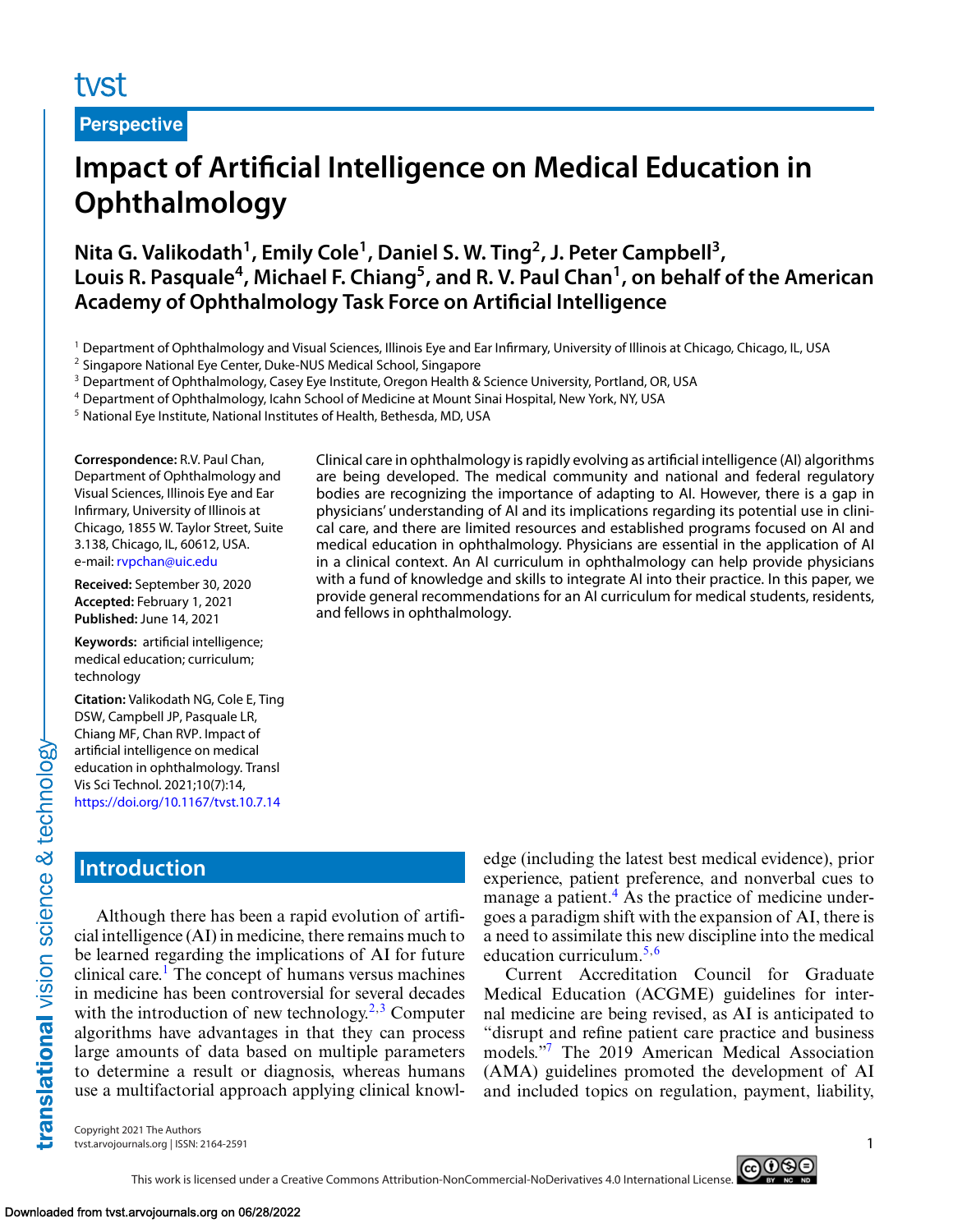and deployment. $8$  Furthermore, the new AMA policy encourages the inclusion of AI in medical education by addressing AI in accrediting and licensing standards and educational modules and through enhanced training to apply data to patient care.<sup>9</sup> Specifically in ophthalmology, the American Academy of Ophthalmology Task Force on Artificial Intelligence was created in 2019 to identify gaps in the application of AI with regard to clinical practice and medical education.

In this paper, we explore AI in ophthalmology, perceptions of AI among the medical community, the need to adopt AI in medical education while preserving the humanization of medicine, and recommendations for an AI curriculum for medical students, residents, and fellows in ophthalmology.

## **AI in Ophthalmology**

AI is a general term for any system that utilizes data processing and pattern recognition simulating cognitive functions, including learning and problem solving. Physicians must understand the basic concepts of AI to interpret the results of these systems appropriately as they transition toward clinical implementation. AIassisted ophthalmic imaging modalities and analyses are quickly developing.[10](#page-7-0) AI shows promise to favorably impact diagnostic accuracy, efficiency, access to care, health equity, and knowledge in the field of ophthalmology.

### **Diagnostic Accuracy and Efficiency**

AI systems can perform as well as clinicians in image-based diagnoses. Specifically, studies in diabetic retinopathy (DR) have shown that AI systems can accurately detect disease with high sensitivities and specificities. $11-13$  One study found that AI algorithms had higher sensitivity in detecting referable DR, severe or worse DR, proliferative DR, and diabetic macular edema compared with human experts. $^{14}$  $^{14}$  $^{14}$  However, algorithm performance for identifying the severity of DR can potentially be enhanced by evaluations performed by human experts.<sup>15</sup> In retinopathy of prematurity (ROP), significant inter-expert variability exists in classifying disease severity, especially regarding plus disease.<sup>16,17</sup> AI algorithms such as the i-ROP deep learning (DL) system have demonstrated high diagnostic accuracy for ROP, $18-20$  outperforming experts in the field, and can be used to monitor disease progression.<sup>21,22</sup> Automated diagnosis in diseases such as age-related macular degeneration can improve clinical workflow by reducing the workload of physicians but have yet to be implemented or evaluated in practice.[23](#page-8-0)

### **Access to Care**

AI can broaden access to care for underserved populations or areas with a shortage of ophthalmologists in the United States and globally. For example, AI-assisted telemedicine platforms are being explored in screening for cataracts, ROP, and DR. $20,24,25$  The US Food and Drug Administration (FDA) approved two autonomous AI systems for diabetic retinopathy: IDx-DR (Digital Diagnostics, Inc., Coralville, IA) in April 2018 and EyeArt (Eyenuk, Inc., Woodland Hills, CA) in August 2020. The FDA granted breakthrough status to the i-ROP DL system in January  $2020.\overline{26-28}$  In addition, an AI-integrated cataract screening program demonstrated not only high diagnostic performance but also a tenfold increase in the number of patients evaluated a year. $24$  Virtual clinic models using telemedicine have been successful in retina and glaucoma by reducing costs and relieving the burden on onsite clinics.<sup>[29](#page-8-0)</sup> Similar to the telemedicine model, AI could be incorporated into the workflow of virtual clinics to assist with diagnosis and management of ocular conditions. A virtual care clinic for type 1 diabetes has been developed that utilizes an AI algorithm to analyze a patient's insulin and glucose data and provides recommendations to physicians[.30](#page-8-0)

### **Health Equity**

AI has the potential to improve health equity, but there is also some concern that it can perpetuate inequity. Given that systemic biases are often engrained in data, AI models may recognize disease representations that are affected by racial, ethnic, or socioeconomic biases. $31$  With thoughtful design and deployment of AI algorithms to create fair models that address inequities, protect vulnerable populations, and prevent the perpetuation of biases, AI may help improve prediction models, identify implicit social biases in documentation in the electronic health record, and create more inclusive datasets to better understand and address healthcare disparities. $32,33$ 

### **Knowledge**

AI is expanding our current body of knowledge. The Google AI DL system has shown evidence of accurately predicting cardiovascular risk factors from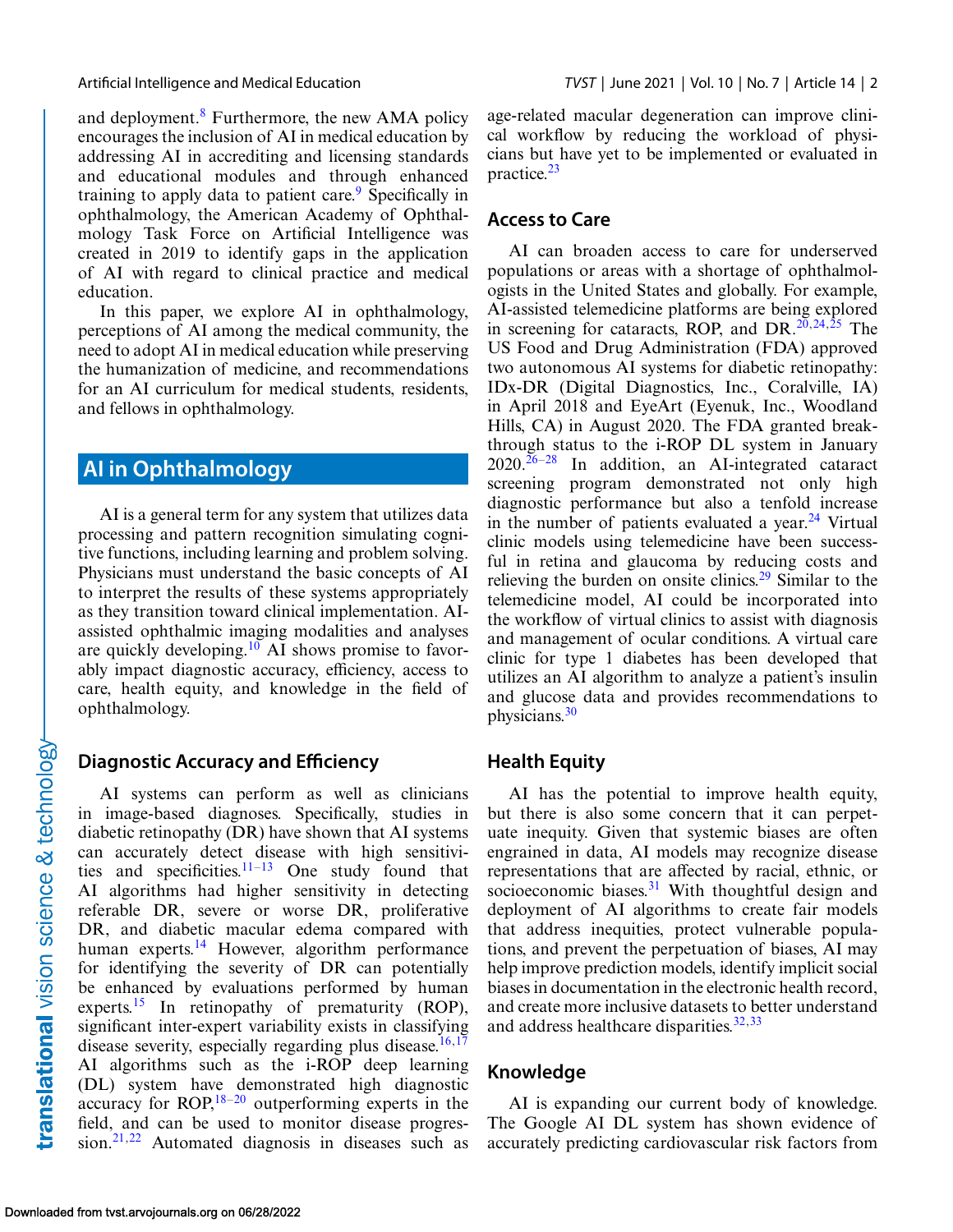digital fundus images. $34$  For example, information regarding age, sex, and smoking status was elucidated using features on a fundus photo. Moreover, it was recently discovered that chronic kidney disease can be accurately detected through digital fundus images and has implications for screening in the commu-nity.<sup>[35](#page-8-0)</sup> Another study evaluating  $DL$  and retinal images showed that refractive error can be predicted primarily from foveal features.[36](#page-8-0) Prior to these studies, we did not know that such information could be extracted from fundus photos. AI gives us the opportunity to discover new facts and to bridge gaps in our knowledge.

### **Perceptions of AI**

With the increasing number of AI algorithms and studies being developed, it is becoming more important for physicians and medical trainees to acquire a better understanding of AI systems. $37$  Trainees and certified radiologists in diagnostic radiology reported a lack of exposure to and awareness of AI tools currently used in their practice or described in the literature. $38$  A group of medical students reported they had little understanding of how AI could impact clinical practice,  $39$  and other practicing physicians and trainees have expressed concern about potential negative career implications of AI.[38,](#page-8-0)[40](#page-9-0) At the other end of the spectrum, many in the medical field have reported believing that AI will advance their careers by playing an integral part in patient care without replacing the physician role while providing more time for academics or research.[39–41](#page-9-0) In the United Kingdom, compared with general practitioners, biomedical informaticians were more likely to believe that AI will transform medicine. $42$  These reports demonstrate the mixed perceptions of AI in the medical community. Even less is known regarding physician and trainee perspectives in ophthalmology. We conducted a survey study of members of national and regional ophthalmologic societies across the United States and found that the majority of participants believed that AI will improve ophthalmology but had concerns regarding the patient–physician relationship and diagnostic accuracy.[43](#page-9-0)

## **Limitations of AI**

A major concern about the adoption of AI is patient and physician acceptance due to perceived lack of transparency, as well as issues regarding safety, data usage, and perception of bias. $44,45$  There is a learning

curve with any new technology, but training and experience can facilitate understanding. Inaccurate results and "garbage in, garbage out" principles are important to consider when evaluating AI systems. $46$  Physicians should understand the limitations of AI systems and their impact on clinical care. In addition, there are medicolegal and ethical implications for physicians who use  $AI^{47}$ 

## **Impact of AI on the Physician's Role**

The physician plays a central role in an environment that integrates AI, acting as the interpreter of this technology to improve clinical care. Historically, the x-ray and electrocardiogram revolutionized medicine by assisting in the diagnosis and treatment of patients.<sup>48,49</sup> Both of these technologies served as valuable supplements to the history and physical exam, but the physician was still essential for interpretation and clinical correlation of the results. This new technology is just one element that clinicians must consider in the context of the entire patient care experience.<sup>49</sup>

Humanization of care is a multifaceted concept that includes relationship building between the physician and patient and using a holistic approach to deliver empathy and respect in the healthcare system.<sup>[50](#page-9-0)</sup> AI can offer new information pertinent to a patient's care while potentially saving time, allowing physicians to spend that extra time building rapport, educating, and counseling patients. Wartman et al. $51$  described moving from the "information age to the age of artificial intelligence" by rebooting medical education while still maintaining compassionate care.

Physicians should be AI literate and leverage its clinical use, as medicine is shifting rapidly with the incorporation of AI tools. Physicians who embrace AI may be rewarded with better efficiency, accuracy, cost effectiveness, and enhanced patient–physician relationships in their day-to-day clinical functioning.<sup>1</sup>

### **Medical Education and AI**

Historically, the Flexner Report helped to identify limitations of medical education and redefined an educational framework based on a biomedical model. $52$ With reforms in education, caution must be taken not to jeopardize the quality of medical education and to maintain the standards defined in the Flexner Report.[53](#page-9-0) Other trends in clinical practice, such as new advances in technology and the availability of more medical information, require a critical evaluation and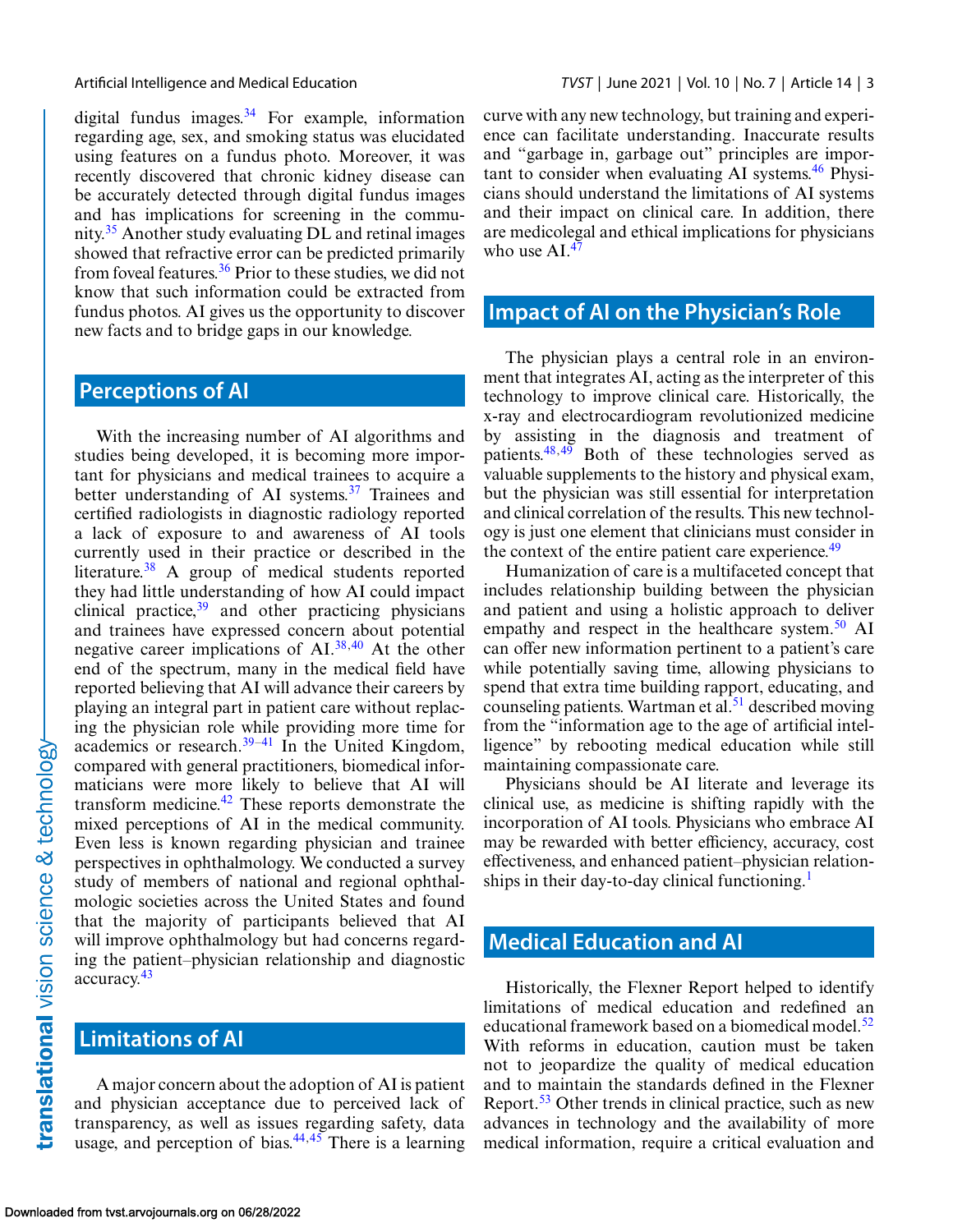restructuring of our current medical education system to provide trainees with relevant information to prepare them for their future careers.<sup>54</sup> AI has the potential to reshape clinical practice and should be integrated into medical education. Medical trainees are interested in AI. $^{38}$  $^{38}$  $^{38}$  In our survey, 75% of ophthalmologists believed that AI should be incorporated into medical school and residency curricula, even those who were concerned that AI would replace physicians.<sup>[43](#page-9-0)</sup>

Currently, AI is not discussed in the American Academy of Ophthalmology Basic and Clinical Science Course series, which serves as a fundamental resource for ophthalmology residents. The ACGME Program Requirements and Resident/Fellow Scholarly Activity do not mention AI in any subspecialty of medicine, including ophthalmology.<sup>55,56</sup> Furthermore, standardized tests, including the Ophthalmic Knowledge Assessment Program and the US Medical Licensing Examination, do not test on the topic of  $AI^{57}$  $AI^{57}$  $AI^{57}$ . Incorporating AI into common educational materials and standardized tests will better ensure its integration into medical education.

AI resources for medical education are inconsistently available, and medical trainees might lack awareness of existing opportunities. Through the AMA, programs centered on partnerships between medical students and professionals have been created to help them learn how to use data to provide innovative solutions for physicians and healthcare systems.<sup>[58](#page-9-0)</sup> For example, at the Duke Institute of Health Innovation, medical students worked on a scholarly project using an AI system for identifying predictors of early stages of sepsis and launched this model in the emergency department.[59](#page-9-0) Medical students also attended fireside chats with physicians to discuss the use of big data in their clinical practices. $60$ 

Continuing medical education programs in AI include "Artificial Intelligence and the Future of Clinical Practice" and "Intro to AI and Machine Learning: Why All the Buzz.["58](#page-9-0) These online webinars have various experts and moderators and serve as another means for physicians to understand AI and its role in clinical practice. Topics on AI have been included at major international and national ophthalmology conferences, including Association for Research in Vision and Ophthalmology meetings and American Academy of Ophthalmology annual meetings and midyear forums.  $61-63$  In 2019 and 2020, the University of Illinois at Chicago hosted an Artificial Intelligence in Ophthalmology Symposium featuring experts discussing AI in clinical practice, medical education, surgery, and global health.

AI educational resources can serve as a framework to better assimilate AI into medical education. These resources should help physicians understand both established and emerging AI tools.<sup>[64](#page-9-0)</sup> The current fragmented state of existing AI resources, trainees' interest in learning about AI, and the need to better prepare physicians for AI indicate a need for a formal AI curriculum.

## **Recommendations for an AI Curriculum**

An AI curriculum for medical schools, residencies, and fellowships should provide information to help trainees to (1) develop the ability to appropriately utilize AI clinically, (2) understand how to interpret AI results, and 3) explain AI results to patients and other healthcare providers.<sup>[65](#page-9-0)</sup> McCoy et al.[65](#page-9-0) explained how AI could fit into a "reimagined medical school" concept in which a general framework pathway provides students with the knowledge that all trainees should have regarding AI and another specialized pathway is available for students who express a greater interest in the subject matter.

### **Structure of a Standardized Curriculum**

The goals of a core AI curriculum in ophthalmology include recognizing major studies and discoveries of AI with regard to ophthalmology, identifying the limitations of AI, and learning about potential applications in clinical practice. A core curriculum could begin with lessons in basic mathematic and statistical knowledge as it relates to AI. It could then cover the fundamentals of AI, machine learning, and DL. The course could discuss a methodology for evaluating AI studies in the literature using resources such as "An Ophthalmologist's Guide to Deciphering Studies in Artificial Intelligence"<sup>13</sup> or "A Clinician's Guide to Artificial Intelligence: How to Critically Appraise Machine Learning Studies."<sup>66</sup> When this foundation has been established, seminal articles in the literature can be introduced, as well as key studies in the different subspecialties of ophthalmology. The course should highlight strengths and limitations of AI. Finally, the course should focus on how AI should be used in clinical practice, telemedicine, or virtual visits. A specialized curriculum with extracurricular activities should also be considered for trainees and clinicians desiring an in-depth understanding of AI. In fact, Faes et al. $67$  showed that physicians without prior experience in coding could utilize DL algorithms to perform medical imaging classification tasks. These automated DL platforms could provide a more hands-on experience of AI. Other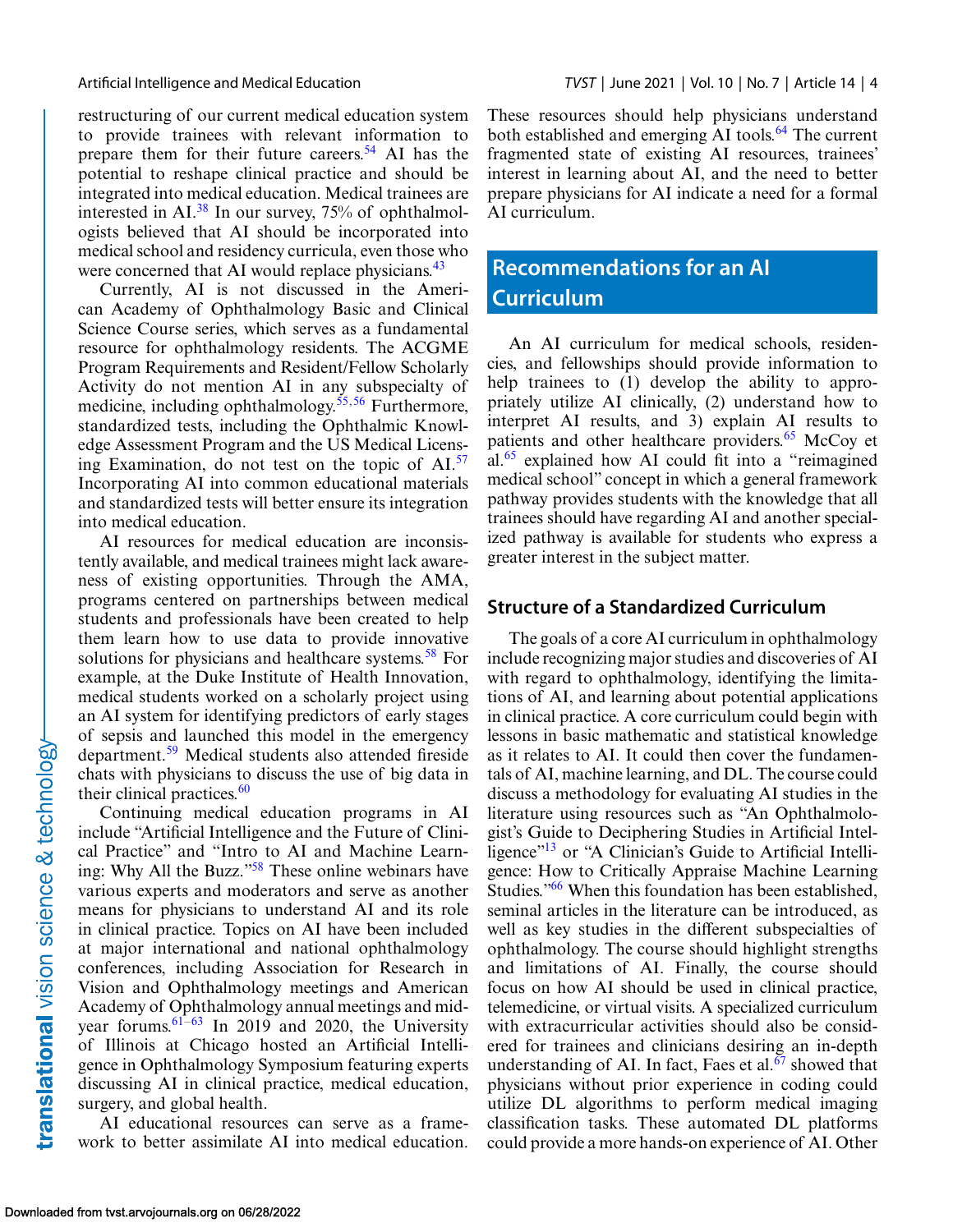**Table.** Components of an AI Curriculum

Components of a core and/or specialized curriculum

Basic mathematics and statistics Fundamentals of AI, machine learning, deep learning How to evaluate AI literature Review of seminal articles Clinical applications Surgical applications **Ethics** Medicolegal implications Health disparities Humanization of medicine



**Figure 1.** Survey results regarding belief that AI should be incorporated into training curriculum stratified by concern that AI will replace physicians.

key principles that could be integrated into the core or specialized AI curriculum are ethical implications, medicolegal aspects, health disparities, and humanization of medicine (see the Table for components of an AI curriculum). This curriculum could be implemented gradually from medical school to fellowship with a different focus at each stage.

Curriculum development for medical school, ophthalmology residency, and fellowships should ensure that each stage of training builds on the previous skill sets. The standardized AI curriculum would differ for preclinical and clinical years for medical students or by postgraduate year level for residents. $37,58$  $37,58$ For example, in medical school, the focus could be on fundamentals of AI in medicine that are gradually incorporated through the 4 years of medical school. In ophthalmology residency, this foundation can be expanded upon during the first few years of residency and transitioned to clinical practice and AI in the later years. See the Figure 1 for an example of a potential AI core curriculum for a 4-year ophthalmology program. In fellowship, a more specialty-specific approach can be undertaken by focusing on clinical implications and research in AI within that field.

### **Surgical Training**

Intelligent tutoring systems have been explored in several surgical specialties.<sup>68</sup> A study in neurosurgery showed evidence for the potential role of AI in simulation-based training through automated feedback using proficiency performance benchmarks[.69,70](#page-10-0) An AI system can synthesize the large volumes of data that are generated by users in a simulated scenario for training and testing, ultimately generating prediction models that produce stepwise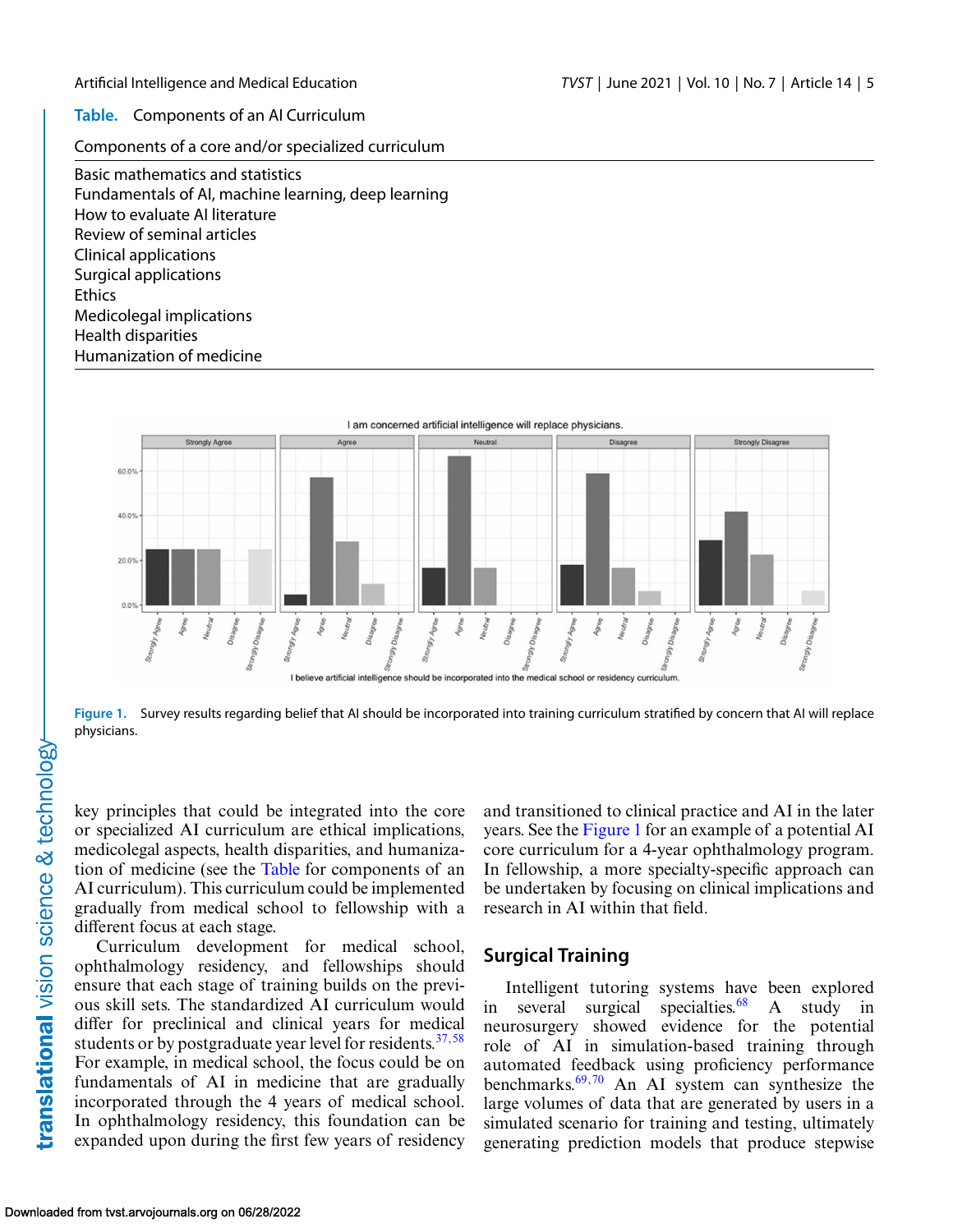| <b>ARTIFICIAL INTELLIGENCE (AI) CURRICULUM</b> |                                                                                                                                                                                                                                                                                                                                         |                |    |                                                     |
|------------------------------------------------|-----------------------------------------------------------------------------------------------------------------------------------------------------------------------------------------------------------------------------------------------------------------------------------------------------------------------------------------|----------------|----|-----------------------------------------------------|
| <b>Target Group</b>                            | <b>Ophthalmology Residents</b>                                                                                                                                                                                                                                                                                                          |                |    |                                                     |
| <b>Postgraduate Year</b>                       | $\mathbf{1}$                                                                                                                                                                                                                                                                                                                            | $\overline{2}$ | 3  | 4                                                   |
| <b>Timeline (months)</b>                       | 12                                                                                                                                                                                                                                                                                                                                      | 24             | 36 | 48                                                  |
| <b>Objectives &amp; Competencies</b>           | To understand the basic components of AI<br>1.<br>To identify the limitations of AI especially in healthcare and research<br>2.<br>To summarize current uses of AI in ophthalmology and evaluate primary literature<br>З.<br>To know how to potentially apply AI into clinical practice including telemedicine and virtual visits<br>4. |                |    |                                                     |
| <b>Tools for Learners</b>                      | Background reading: Articles on concepts in AI, BCSC series                                                                                                                                                                                                                                                                             |                |    |                                                     |
|                                                | <b>Case Studies</b>                                                                                                                                                                                                                                                                                                                     |                |    |                                                     |
|                                                | Online lecture series from experts in the field (regularly updated)                                                                                                                                                                                                                                                                     |                |    |                                                     |
|                                                | Interactive webinars and modules                                                                                                                                                                                                                                                                                                        |                |    |                                                     |
|                                                | <b>Surgical simulation-based training</b>                                                                                                                                                                                                                                                                                               |                |    |                                                     |
|                                                | <b>Standardized tests</b>                                                                                                                                                                                                                                                                                                               |                |    |                                                     |
| <b>Tools for Educators</b>                     | Journal clubs, educational conferences                                                                                                                                                                                                                                                                                                  |                |    |                                                     |
| <b>Tasks &amp; Skills</b>                      | Understand basic statistics and mathematics                                                                                                                                                                                                                                                                                             |                |    |                                                     |
|                                                | Become familiar with components and functions of AI                                                                                                                                                                                                                                                                                     |                |    |                                                     |
|                                                | Utilize web-based learning tools (articles, lectures, modules, case-based learning)                                                                                                                                                                                                                                                     |                |    |                                                     |
|                                                | Assess primary literature on current AI systems in ophthalmology                                                                                                                                                                                                                                                                        |                |    |                                                     |
|                                                |                                                                                                                                                                                                                                                                                                                                         |                |    | Understand integration of AI into clinical practice |

**Figure 2.** A proposed AI core curriculum. Adapted from Habboush Y, Hoyt R, Beidas S. Electronic health records as an educational tool: viewpoint. *JMIR Med Educ*. 2018;4(2):e10306.

feedback to users regarding their performance on the task. The incorporation of AI in surgical education could also be very useful in ophthalmology, such that many trainees could use simulated platforms such as Eyesi (Haag-Streit, Köniz, Switzerland) to practice their surgical skills. Intelligent tutoring systems could potentially improve microsurgical skills and provide a standardized method for grading surgical performance. $71$ 

### **Method of Learning**

An AI curriculum should reflect the changes in methods of learning. In the past, medical education consisted of a traditional pedagogical approach with a classroom and books and using real patients to practice examination techniques and tools such as the stethoscope. Now, we see a transition from traditional learning to modernized learning with case-based learning, flipped classrooms, virtual lectures, and simulationbased training through standardized patients, online webinars, conferences, and case studies. A focus on active learning rather than passive learning should be emphasized.<sup>[65](#page-9-0)</sup> Another aspect of teaching and learning includes personalized medical education. AI has been used to predict student performance and learning styles[.72](#page-10-0) An Adaptive Radiology Interpretation and Education System has used a web-based platform and Bayesian networks to drive precision medical education based on individual needs.<sup>[73](#page-10-0)</sup> Other AI systems that use an adaptive learning environment aimed at personalized education have potential in future medical education[.74](#page-10-0)

## **Future Directions**

Incorporating AI into medical school, residency, and fellowship curricula will require the support of larger organizations and collaboration among programs to promote uniform adoption of a relevant curriculum. Given the complexity of such a curriculum, we recommend collaboration with the American Academy of Ophthalmology Committee for Resident Education, Association of University Professors of Ophthalmology, and American Academy of Ophthalmology. These associations can help outline a basic framework for an AI curriculum that would be integrated into medical schools, residencies, or fellowships. We also recommend a multidisciplinary approach among departments, including bioinformatics, bioengineering, computer science, and statistics, and other scientific organizations in designing AI curricula.

Expertise in AI varies among institutions. Potential solutions to this lack of uniform expertise include conferences, courses, or virtual lectures moderated by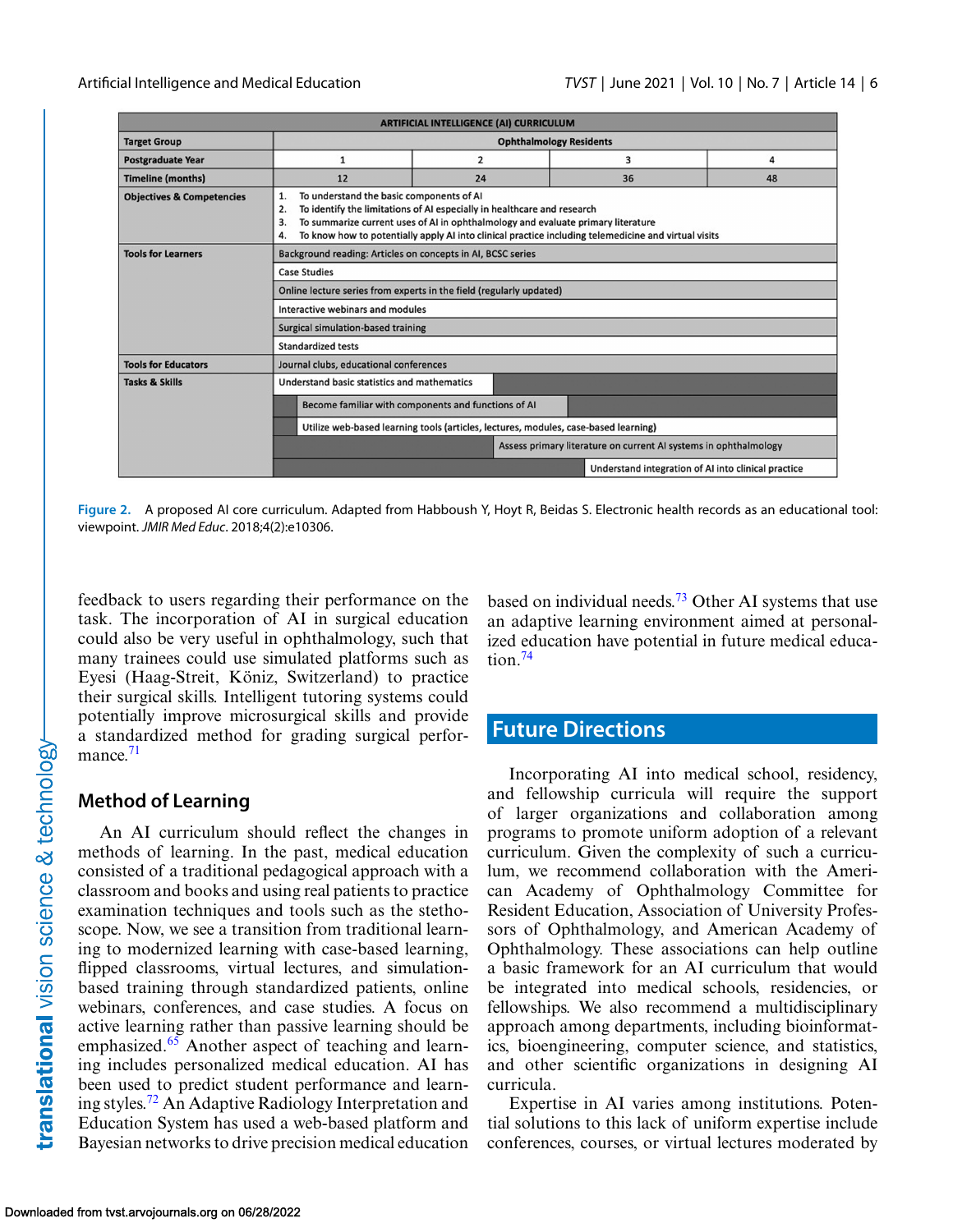AI experts in which trainees can participate. Existing frameworks, such as the ophthalmology advocacy curriculum or ONE Network, that incorporate online platforms developed by experts can serve as helpful online resources when building an AI curriculum.<sup>[75,76](#page-10-0)</sup> Long-term solutions could involve faculty development programs in AI or training grants that focus on AI and medical education. Additionally, incentives can be developed by training programs to recruit experts in the field. This variability in expertise further supports the need for a standardized AI curriculum for medical education.

AI algorithms and curricula should be routinely evaluated and modified to include new information or technologies that develop over time. For example, for DR, current teachings regarding AI may be focused on image-based diagnosis, telescreening, or referral patterns, but 5 years from now this attention could shift more toward practical clinical use of the technology to help manage DR. In addition, AI could address concerns of how our diagnosis of a condition may change over time by providing a more standardized approach to grading over time. For example, in 2016, it was reported that experts diagnosed plus disease for ROP at an earlier stage of disease compared with experts in 2007.<sup>77</sup> A potential limitation of that study was less familiarity with wide-angle digital images in 2007 compared with 2016, which perhaps played a role in the diagnostic differences.

Big data and information technology are quickly evolving areas and pertinent to a dynamic AI curriculum. Big data is characterized by high-volume, fast processing speeds and heterogeneity[.78](#page-10-0) In ophthalmology, clinical registries, population health databases, hospital-based biorepositories, and the electronic health record are all sources of big data that are constantly being expanded or created.<sup>79</sup> The AI curriculum should be modified with time as we learn more about the potential applications of AI in big data, especially its clinical use.

## **AI and Medical Education in Ophthalmology During and Beyond the COVID-19 Pandemic**

AI is more valuable than ever in this dire period of the coronavirus disease 2019 (COVID-19) pandemic. The severe acute respiratory syndrome (SARS) epidemic in 2003 led to a fundamental shift in a Chinese medical school's method of learning to incorporate online learning techniques that persisted beyond

the resolution of the epidemic. $80$  Similarly, we will likely see a change in pedagogical methods due to the COVID-19 pandemic, resulting in a greater focus on virtual learning. This is an opportune time to implement AI in medical education to better understand our current pandemic and educate our future leaders. We can incorporate lessons learned from the COVID-19 pandemic, such as the advantages of incorporating virtual learning in standardized curricula. We must utilize the advantages of AI and medical education to save and protect not only our patients and healthcare workers but also all individuals in our society. AI together with medical education will be helpful in overcoming this pandemic but also preparing for life beyond COVID-19.

### **Conclusions**

In this paper, we have described the quickly evolving impact of AI in ophthalmology and the current limited incorporation of AI in medical education, necessitating a formal AI curriculum. We have outlined basic recommendations for an AI curriculum for medical school, residencies, and fellowships. Currently, the limited AI educational resources are unevenly distributed or accessible, and there is a lack of a standardized program regarding AI in medical school, residencies, or fellowships. Advancements in AI have implications for clinical care, and physicians must understand AI to appropriately utilize this tool. The role of the ophthalmologist is fundamental to the use of this technology. As the current ACGME president and CEO, Thomas J. Nasca, MD, said regarding AI and the medical workforce, "We have to roll up our sleeves and help. We have to diversify our educational environments. We have to create a more harmonized approach to education, and we have to be better at nurturing the professional identity formation of our physicians. … We can do it together.["81](#page-10-0) With the help of national organizations, we can reform medical education and devise a formal integrated AI curriculum in medical school, residencies, and fellowships to better equip physicians to serve their patients.

## **Acknowledgments**

Supported by Grants from the National Institutes of Health (R01EY19474, R01EY015473, K12EY027720, and P30EY10572) and the National Science Foundation (SCH-1622679), by unrestricted departmental funding, and by a Career Development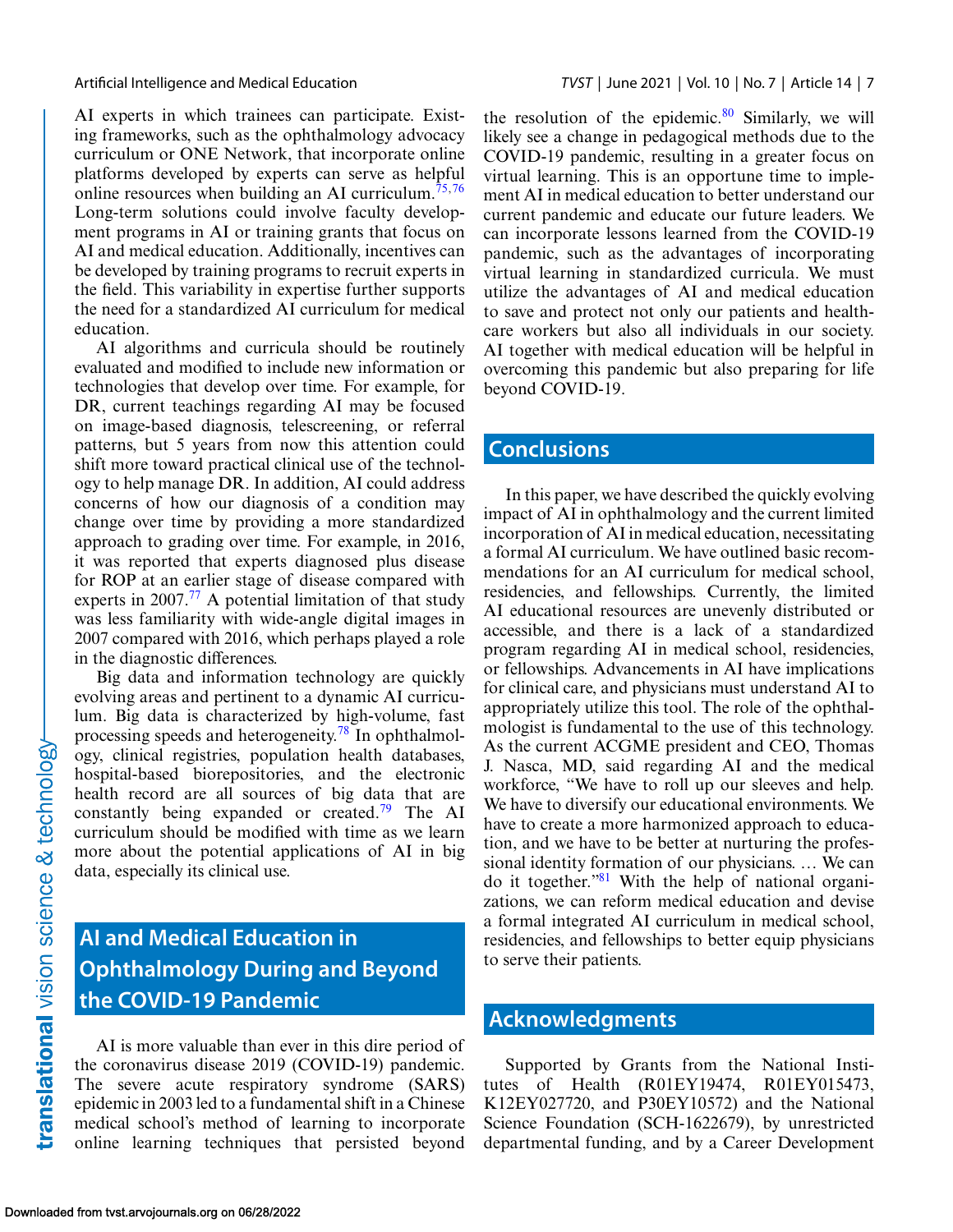<span id="page-7-0"></span>Award (JPC) from Research to Prevent Blindness. The sponsor or funding organizations had no role in the design or conduct of this research.

### **American Academy of Ophthalmology Task Force on Artificial Intelligence Members**

Michael F. Chiang MD (Chair), National Eye Institute, National Institutes of Health, Bethesda, MD; Departments of Ophthalmology & Medical Informatics and Clinical Epidemiology, Casey Eye Institute, Oregon Health & Science University, Portland, OR.

Michael D. Abràmoff, MD, PhD, Departments of Ophthalmology and Visual Sciences, Electrical and Computer Engineering, and Biomedical Engineering, University of Iowa, Iowa City, IA; Digital Diagnostic, Inc., Coralville, IA.

J. Peter Campbell, MD, MPH, Department of Ophthalmology, Casey Eye Institute, Oregon Health & Science University, Portland, OR.

Pearse A. Keane, MD, FRCOphth, Institute of Ophthalmology, University College London, UK; Medical Retina Service, Moorfields Eye Hospital NHS Foundation Trust, London, UK.

Aaron Y. Lee, MD, MSCI, Department of Ophthalmology, University of Washington, Seattle, WA.

Louis R. Pasquale, MD, Eye and Vision Research Institute, Icahn School of Medicine at Mount Sinai, New York, NY.

Pietro Perona, PhD, Departments of Electrical Engineering and Computational and Neural Systems, California Institute of Technology, Pasadena, CA.

Michael X. Repka, MD, MBA, Wilmer Eye Institute, Johns Hopkins University, Baltimore, MD.

Rishi P. Singh, MD, Center for Ophthalmic Bioinformatics, Cole Eye Institute, Cleveland Clinic, Cleveland, OH.

Daniel Ting, MD, PhD, Singapore National Eye Center, Duke-NUS Medical School, Singapore.

Staff: Flora C. Lum, MD, American Academy of Ophthalmology, San Francisco, CA.

Disclosure: **N.G. Valikodath**, None; **E. Cole**, None; **D.S.W. Ting**, None; **J.P. Campbell**, None; **L.R. Pasquale**, Verily (C), Eyenovia (C), Bausch + Lomb (C), Nicox (C), Emerald Bioscience (C); **M.F. Chiang**, None; **R.V.P. Chan**, Phoenix Technology (S), Alcon (C)

### **References**

- 1. Ahuja AS. The impact of artificial intelligence in medicine on the future role of the physician. *PeerJ*. 2019;7:e7702.
- 2. King LS. The humanization of medicine. *JAMA*. 1975;231(7):738–739.
- 3. Lavine M. The early clinical X-ray in the United States: patient experiences and public perceptions. *J Hist Med Allied Sci*. 2012;67(4):587–625.
- 4. Lussier M-T, Richard C. Handling cues from patients. *Can Fam Physician*. 2009;55(12):1213– 1214.
- 5. Masters K. Artificial intelligence in medical education. *Med Teach*. 2019;41(9):976–980.
- 6. Davenport T, Kalakota R. The potential for artificial intelligence in healthcare. *Future Healthc J*. 2019;6(2):94–98.
- 7. Accreditation Council for Graduate Medical Education. Revising the internal medicine program requirements using scenario planning: internal medicine 2035 executive summary. Available at: https://www.acgme.org/Portals/0/PFAssets/ [ProgramResources/IM2035ExSummary.pdf ?ver=](https://www.acgme.org/Portals/0/PFAssets/ProgramResources/IM2035ExSummary.pdf?ver102018-08-16-133452-567) 2018-08-16-133452-567. Accessed May 2, 2021.
- 8. American Medical Association. Augmented intelligence in health care. Available at: [https://www.ama-assn.org/system/files/2019-08/](https://www.ama-assn.org/system/files/2019-08/ai-2018-board-policy-summary.pdf) ai-2018-board-policy-summary.pdf. Accessed April 15, 2020.
- 9. American Medical Association. Highlights from the 2019 AMA Annual Meeting. Available at: https://www.ama-assn. org/house-delegates/annual-meeting/ [highlights-2019-ama-annual-meeting. Accessed](https://www.ama-assn.org/house-delegates/annual-meeting/highlights-2019-ama-annual-meeting) April 18, 2020.
- 10. Tong Y, Lu W, Yu Y, Shen Y. Application of machine learning in ophthalmic imaging modalities. *Eye Vis (Lond)*. 2020;7(1):22.
- 11. Abràmoff MD, Lou Y, Erginay A, et al. Improved automated detection of diabetic retinopathy on a publicly available dataset through integration of deep learning. *Invest Ophthalmol Vis Sci*. 2016;57(13):5200–5206.
- 12. Gulshan V, Peng L, Coram M, et al. Development and validation of a deep learning algorithm for detection of diabetic retinopathy in retinal fundus photographs. *JAMA*. 2016;316(22):2402–2410.
- 13. Ting DSW, Lee AY, Wong TY. An ophthalmologist's guide to deciphering studies in artificial intelligence. *Ophthalmology*. 2019;126(11):1475–1479.
- 14. Ruamviboonsuk P, Krause J, Chotcomwongse P, et al. Deep learning versus human graders for classifying diabetic retinopathy severity in a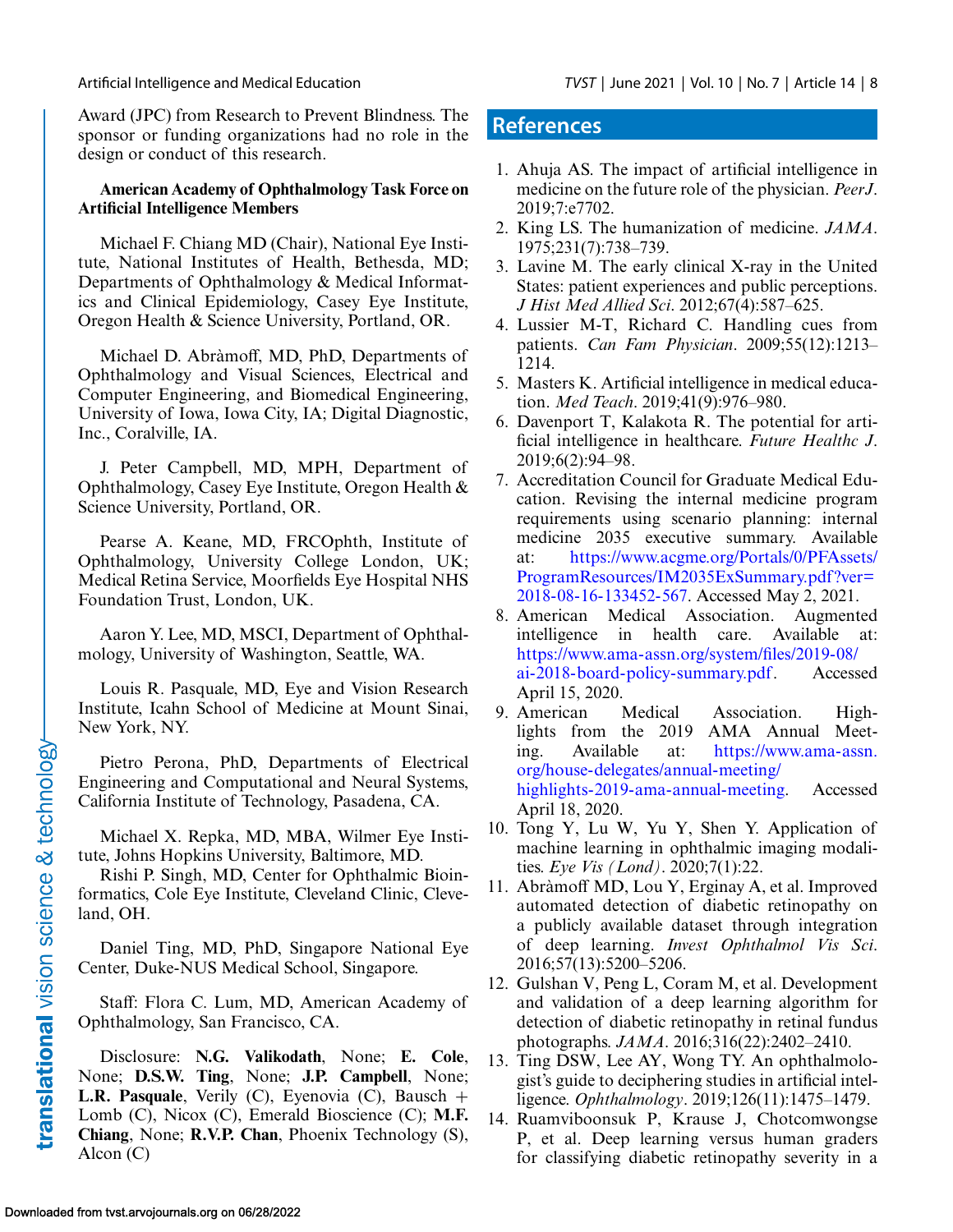<span id="page-8-0"></span>nationwide screening program. *NPJ Digit Med*. 2019;2(1):25.

- 15. Krause J, Gulshan V, Rahimy E, et al. Grader variability and the importance of reference standards for evaluating machine learning models for diabetic retinopathy. *Ophthalmology*. 2018;125(8):1264–1272.
- 16. Chiang MF, Jiang L, Gelman R, Du YE, Flynn JT. Interexpert agreement of plus disease diagnosis in retinopathy of prematurity. *Arch Ophthalmol*. 2007;125(7):875–880.
- 17. Bolón-Canedo V, Ataer-Cansizoglu E, Erdogmus D, et al. Dealing with inter-expert variability in retinopathy of prematurity: a machine learning approach. *Comput Methods Programs Biomed*. 2015;122(1):1–15.
- 18. Brown JM, Campbell JP, Beers A, et al. Automated diagnosis of plus disease in retinopathy of prematurity using deep convolutional neural networks. *JAMA Ophthalmol*. 2018;136(7):803–810.
- 19. Coyner AS, Swan R, Campbell JP, et al. Automated fundus image quality assessment in retinopathy of prematurity using deep convolutional neural networks. *Ophthalmol Retina*. 2019;3(5):444–450.
- 20. Redd TK, Campbell JP, Brown JM, et al. Evaluation of a deep learning image assessment system for detecting severe retinopathy of prematurity. *Br J Ophthalmol*. 2019;103:580–584.
- 21. Gupta K, Campbell JP, Taylor S, et al. A quantitative severity scale for retinopathy of prematurity using deep learning to monitor disease regression after treatment. *JAMA Ophthalmol*. 2019;137(9):1029–1036.
- 22. Taylor S, Brown JM, Gupta K, et al. Monitoring disease progression with a quantitative severity scale for retinopathy of prematurity using deep learning. *JAMA Ophthalmol*. 2019;137(9):1022–1028.
- 23. Du X-L, Li W-B, Hu B-J. Application of artificial intelligence in ophthalmology. *Int J Ophthalmol*. 2018;11(9):1555–1561.
- 24. Ting DSJ, Ang M, Mehta JS, Ting DSW. Artificial intelligence-assisted telemedicine platform for cataract screening and management: a potential model of care for global eye health. *Br J Ophthalmol*. 2019;103(11):1537–1538.
- 25. Abràmoff MD, Lavin PT, Birch M, Shah N, Folk JC. Pivotal trial of an autonomous AI-based diagnostic system for detection of diabetic retinopathy in primary care offices. *NPJ Digit Med*. 2018;1:39.
- 26. Eyenuk. Eyenuk announces FDA clearance for EyeArt autonomous AI system for diabetic retinopathy screening. Available at: https://www.

[eyenuk.com/us-en/articles/news/eyenuk-announc](https://www.eyenuk.com/us-en/articles/news/eyenuk-announces-eyeart-fda-clearance)es-eyeart-fda-clearance. Accessed May 2, 2021.

- 27. US Food and Drug Administration. FDA permits marketing of artificial intelligence-based device to detect certain diabetes-related eye problems. Available at: https://www.fda.gov/newsevents/ [newsroom/pressannouncements/ucm604357.htm.](https://www.fda.gov/newsevents/newsroom/pressannouncements/ucm604357.htm) Accessed September 1, 2020.
- 28. National Eye Institute, National Institutes of Health. Tech that detects cause of preemie blindness gets federal nod. Available at: https: //www.nei.nih.gov/about/news-and-events/news/ [tech-detects-cause-preemie-blindness-gets-federal](https://www.nei.nih.gov/about/news-and-events/news/tech-detects-cause-preemie-blindness-gets-federal-nod)nod. Accessed January 10, 2021.
- 29. Korot E, Wood E, Weiner A, Sim DA, Trese M. A renaissance of teleophthalmology through artificial intelligence. *Eye (Lond)*. 2019;33(6):861–863.
- 30. HIT Consultant. DreaMed launches AIpowered virtual clinic to help type-1 diabetics control their condition in quarantine. Available at: https://hitconsultant.net/2020/04/15/ [dreamed-launches-ai-powered-virtual-clinic/.](https://hitconsultant.net/2020/04/15/dreamed-launches-ai-powered-virtual-clinic/) Accessed December 30, 2020.
- 31. Rajkomar A, Hardt M, Howell MD, Corrado G, Chin MH. Ensuring fairness in machine learning to advance health equity. *Ann Intern Med*. 2018;169(12):866–872.
- 32. Parikh RB, Teeple S, Navathe AS. Addressing bias in artificial intelligence in health care. *JAMA*. 2019;322(24):2377–2378.
- 33. Chen IY, Joshi S, Ghassemi M. Treating health disparities with artificial intelligence. *Nature Medicine*. 2020;26(1):16–17.
- 34. Poplin R, Varadarajan AV, Blumer K, et al. Prediction of cardiovascular risk factors from retinal fundus photographs via deep learning. *Nat Biomed Eng*. 2018;2(3):158–164.
- 35. Sabanayagam C, Xu D, Ting DSW, et al. A deep learning algorithm to detect chronic kidney disease from retinal photographs in community-based populations. Available at: https://www.thelancet.com/journals/landig/article/ [PIIS2589-7500\(20\)30063-7/fulltext. Accessed July](https://www.thelancet.com/journals/landig/article/PIIS2589-7500(20)30063-7/fulltext) 5, 2020.
- 36. Varadarajan AV, Poplin R, Blumer K, et al. Deep learning for predicting refractive error from retinal fundus images. *Invest Ophthalmol Vis Sci*. 2018;59(7):2861–2868.
- 37. Kolachalama VB, Garg PS. Machine learning and medical education. *NPJ Digit Med*. 2018;1:54.
- 38. Collado-Mesa F, Alvarez E, Arheart K. The role of artificial intelligence in diagnostic radiology: a survey at a single radiology residency training program. *J Am Coll Radiol*. 2018;15(12):1753–1757.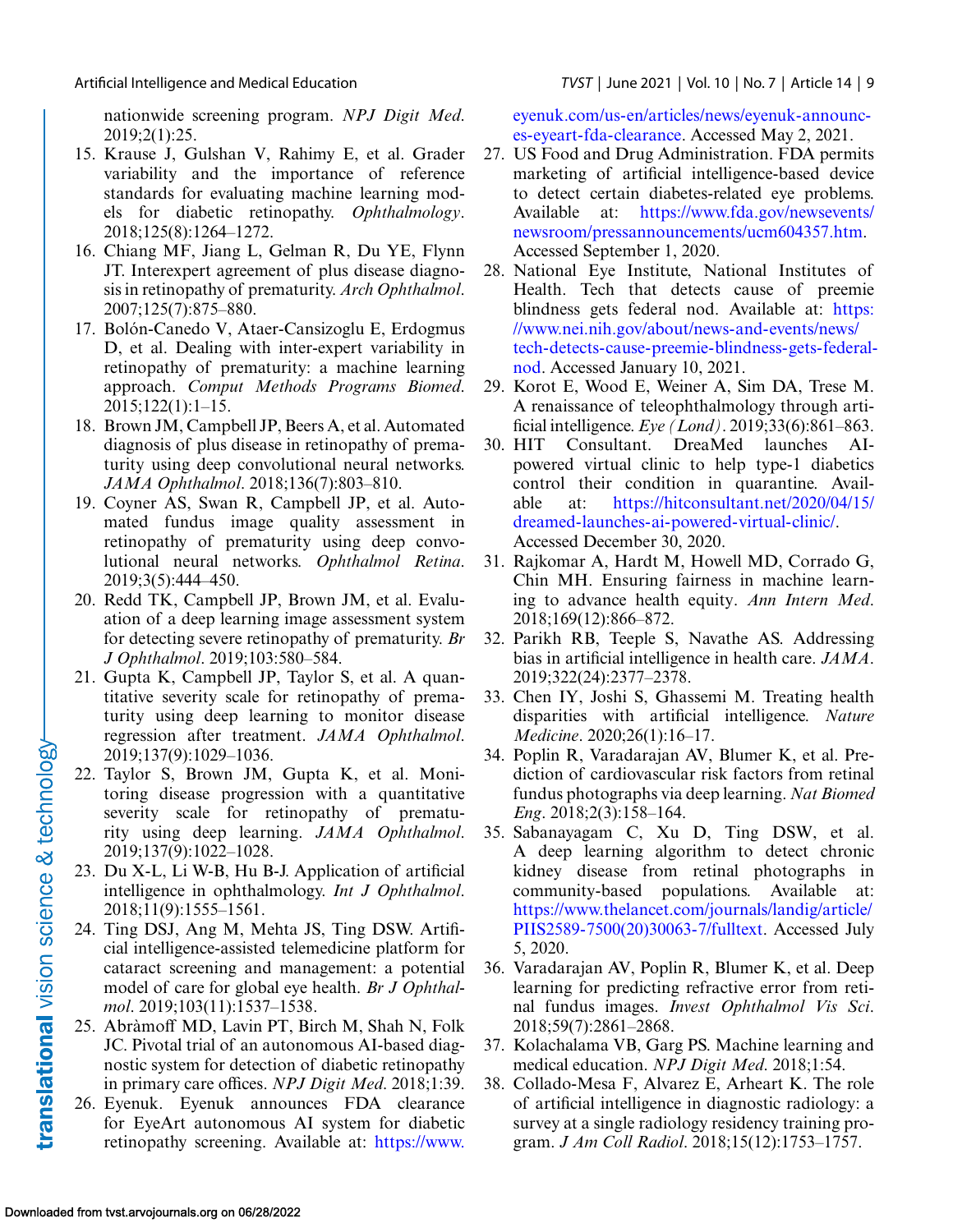- <span id="page-9-0"></span>39. Pinto Dos Santos D, Giese D, Brodehl S, et al. Medical students' attitude towards artificial intelligence: a multicentre survey. *Eur Radiol*. 2019;29(4):1640–1646.
- 40. Sarwar S, Dent A, Faust K, et al. Physician perspectives on integration of artificial intelligence into diagnostic pathology. *NPJ Digit Med*. 2019;2:28.
- 41. Blease C, Bernstein MH, Gaab J, et al. Computerization and the future of primary care: a survey of general practitioners in the UK. *PLoS One*. 2018;13(12):e0207418.
- 42. Blease C, Kaptchuk TJ, Bernstein MH, Mandl KD, Halamka JD, DesRoches CM. Artificial intelligence and the future of primary care: exploratory qualitative study of UK general practitioners' views. *J Med Internet Res*. 2019;21(3):e12802.
- 43. Al-Khaled T, Valikodath N, Cole E, et al. Evaluation of physician perspectives of artificial intelligence in ophthalmology: a pilot study. *Invest Ophthalmol Vis Sci*. 2020;61(7):2023.
- 44. Castelvecchi D. Can we open the black box of AI? Available at: https://www.nature.com/ [articles/https://doi.org/10.1038/538020a. Accessed](https://www.nature.com/articles/https://doi.org/10.1038/538020a) November 12, 2019.
- 45. Abràmoff MD, Tobey D, Char DS. Lessons learned about autonomous AI: finding a safe, efficacious, and ethical path through the development process. *Am J Ophthalmol*. 2020;214:134–142.
- 46. LeCun Y, Bengio Y, Hinton G. Deep learning. *Nature*. 2015;521(7553):436–444.
- 47. Price WN, Gerke S, Cohen IG. Potential liability for physicians using artificial intelligence. *JAMA*. 2019;322(18):1765–1766.
- 48. Science Museum. Brought to life. Available at: http://broughttolife.sciencemuseum.org.uk/ [broughttolife/themes/technologies. Accessed April](http://broughttolife.sciencemuseum.org.uk/broughttolife/themes/technologies) 21, 2020.
- 49. Fye WB. A history of the origin, evolution, and impact of electrocardiography. *Am J Cardiol*. 1994;73(13):937–949.
- 50. Busch IM, Moretti F, Travaini G, Wu AW, Rimondini M. Humanization of care: key elements identified by patients, caregivers, and healthcare providers. A systematic review. *Patient*. 2019;12(5):461–474.
- 51. Wartman SA, Combs CD. Medical education must move from the information age to the age of artificial intelligence. *Acad Med*. 2018;93(8):1107–1109.
- 52. Flexner A. Medical education in the United States and Canada: a report to the Carnegie Foundation for the Advancement of Teaching, Bulletin Number Four, 1910. *Bull World Health Organ*. 2002;80(7):594–602.
- 53. Huecker M, Danzl D, Shreffler J. Flexner's words [ePub ahead of print]. *Med Sci Educ*, https://doi. [org/10.1007/s40670-020-00986-1.](https://doi.org/10.1007/s40670-020-00986-1)
- 54. Emanuel EJ. Reforming American medical education. *Milbank Q*. 2017;95(4):692–697.
- 55. Accreditation Council for Graduate Medical Education. Specialty-specific references for DIOs: resident/fellow scholarly activity. Available at: https://www.acgme.org/Portals/0/PDFs/ Specialty-specific%20Requirement%20Topics/ DIO-Scholarly Activity Resident-Fellow.pdf. Accessed May 2, 2021.
- 56. Accreditation Council for Graduate Medical Education. The program directors' guide to the common program requirements (residency). Available at: https://www.acgme.org/Portals/0/PFAssets/ [ProgramResources/PDGuideResidency.pdf.](https://www.acgme.org/Portals/0/PFAssets/ProgramResources/PDGuideResidency.pdf) Accessed May 2, 2021.
- 57. US Medical Licensing Examination. USMLE content outline. Available at: https://www.usmle.org/ [pdfs/usmlecontentoutline.pdf. Accessed May 2,](https://www.usmle.org/pdfs/usmlecontentoutline.pdf) 2021.
- 58. Paranjape K, Schinkel M, Nannan Panday R, Car J, Nanayakkara P. Introducing artificial intelligence training in medical education. *JMIR Med Educ*. 2019;5(2):e16048.
- 59. Elish MC. The stakes of uncertainty: developing and integrating machine learning in clinical care. *EPIC*. 2018;2018(1):364–380.
- 60. Henry TA. How AI is driving new medical frontier for physician training. Available at: https://www.ama-assn.org/education/ accelerating-change-medical-education/ [how-ai-driving-new-medical-frontier-physician.](https://www.ama-assn.org/education/accelerating-change-medical-education/how-ai-driving-new-medical-frontier-physician) Accessed April 19, 2020.
- 61. ARVO Learn. Artificial intelligence in ocular medicine: seeing into the future. Available at: [https://www.arvo.org/globalassets/arvo/education/](https://www.arvo.org/globalassets/arvo/education/ai-online-event/2019-ai-online-event-agenda.pdf) ai-online-event/2019-ai-online-event-agenda.pdf. Accessed April 19, 2020.
- 62. American Academy of Ophthalmology. The future of artificial intelligence in ophthalmology. Available at: https://www.aao.org/headline/ [future-of-artificial-intelligence-in-ophthalmology.](https://www.aao.org/headline/future-of-artificial-intelligence-in-ophthalmology) Accessed April 18, 2020.
- 63. Technology, Artificial Intelligence and Telehealth. Available at: https://www.aao.org/eye-on[advocacy-article/technology-artificial-intelligence](https://www.aao.org/eye-on-advocacy-article/technology-artificial-intelligence-telehealth)telehealth. Accessed May 31, 2021.
- 64. Rampton V, Mittelman M, Goldhahn J. Implications of artificial intelligence for medical education. *Lancet Digit Health*. 2020;2(3):e111–e112.
- 65. McCoy LG, Nagaraj S, Morgado F, Harish V, Das S, Celi LA. What do medical students